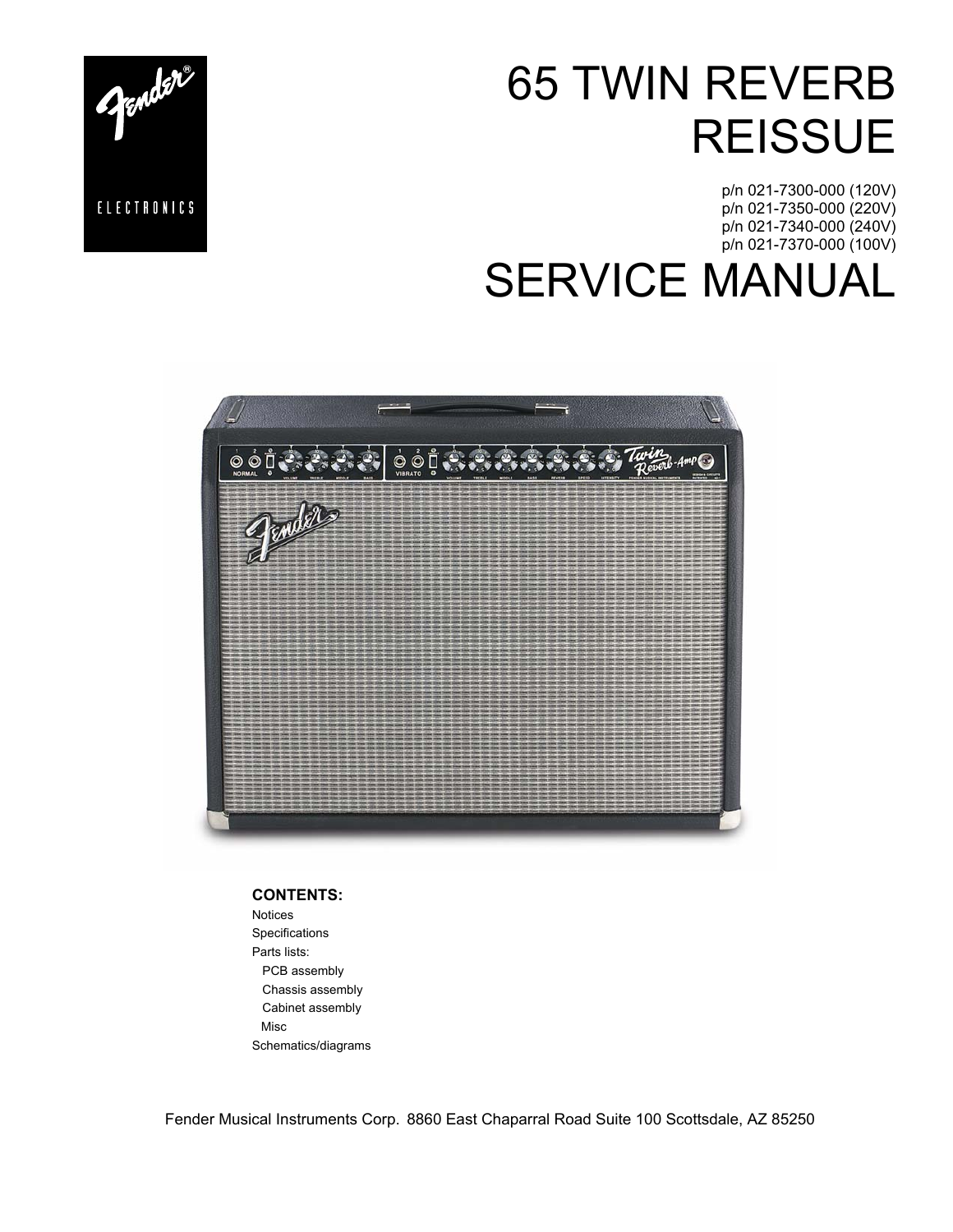## 65 TWIN REVERB REISSUE

(This is the model name for warranty claims)

## SERVICE MANUAL

#### **MARCH 1991**

## **IMPORTANT NOTICE:**

The information contained herein is CONFIDENTIAL and PROPRIETARY to Fender Musical Instruments Corp. It is disclosed solely for use by qualified technicians for purposes of equipment maintenance and service. It may not be disclosed to others without the expressed permission of Fender Musical Instruments Co. All specifications subject to change without notice.

Only Fender specified part numbers are to be used for warranty repair service. It is recommended they also be used for post-warranty maintenance and repair.

Parts marked with an asterisk (\*) indicate the required use of that specific part. This is necessary for RELIABILITY and SAFETY requirements. **DO NOT USE A SUBSTITUTE!**

A coded naming convention is used in the description of certain parts. The codes and what they mean are as follows:

| <b>CAPACITOR CODES</b> |          |                                                                                    |             | <b>HARDWARE CODES</b> |                           |  |
|------------------------|----------|------------------------------------------------------------------------------------|-------------|-----------------------|---------------------------|--|
|                        |          |                                                                                    |             |                       |                           |  |
| CAP AE                 | $\equiv$ | Aluminum Electrolytic                                                              | <b>BLX</b>  | $=$                   | <b>Black Oxide</b>        |  |
| CAP CA                 | $=$      | Ceramic Axial                                                                      | CR.         |                       | <b>Chrome Plated</b>      |  |
| CAP CD                 | $=$      | Ceramic Disk                                                                       | <b>HWH</b>  | $=$                   | Hex Washer Head           |  |
| CAP MPF                | $\equiv$ | <b>Metalized Polyester Film</b>                                                    | м           |                       | <b>Machine Screw</b>      |  |
| CAP MY                 | $\equiv$ | Mylar                                                                              | NI.         | $=$                   | Nickel Plated             |  |
| CAP PFF                | $=$      | Polyester Film/Foil                                                                | OHP         | =                     | <b>Oval Head Phillips</b> |  |
|                        |          |                                                                                    | PB.         | $=$                   | Particle Board            |  |
| <b>RESISTOR CODES</b>  |          |                                                                                    | <b>PHP</b>  | =                     | Pan Head Phillips         |  |
|                        |          |                                                                                    | <b>PHPS</b> | =                     | Pan Head Phillips Sems    |  |
| <b>RESCC</b>           | $\equiv$ | Carbon Comp                                                                        | <b>SMA</b>  |                       | Sheet Metal "A" Point     |  |
| <b>RES CF</b>          | $=$      | Carbon Film                                                                        | <b>SMB</b>  |                       | Sheet Metal "B" Point     |  |
| <b>RES FP</b>          | $=$      | <b>Flame Proof</b>                                                                 | SS          | $=$                   | <b>Stainless Steel</b>    |  |
| <b>RES MF</b>          | $=$      | Metal Film                                                                         | TF          | $=$                   | <b>Thread Forming</b>     |  |
| RES WW                 | $=$      | Wire Wound                                                                         | ΖI          | =                     | <b>Zinc Plated</b>        |  |
|                        |          | $\mathsf{D}\mathsf{F}$ . The seal set of the second second $\mathsf{D}\mathcal{A}$ |             |                       |                           |  |

P5. The red/yellow wire goes to P4.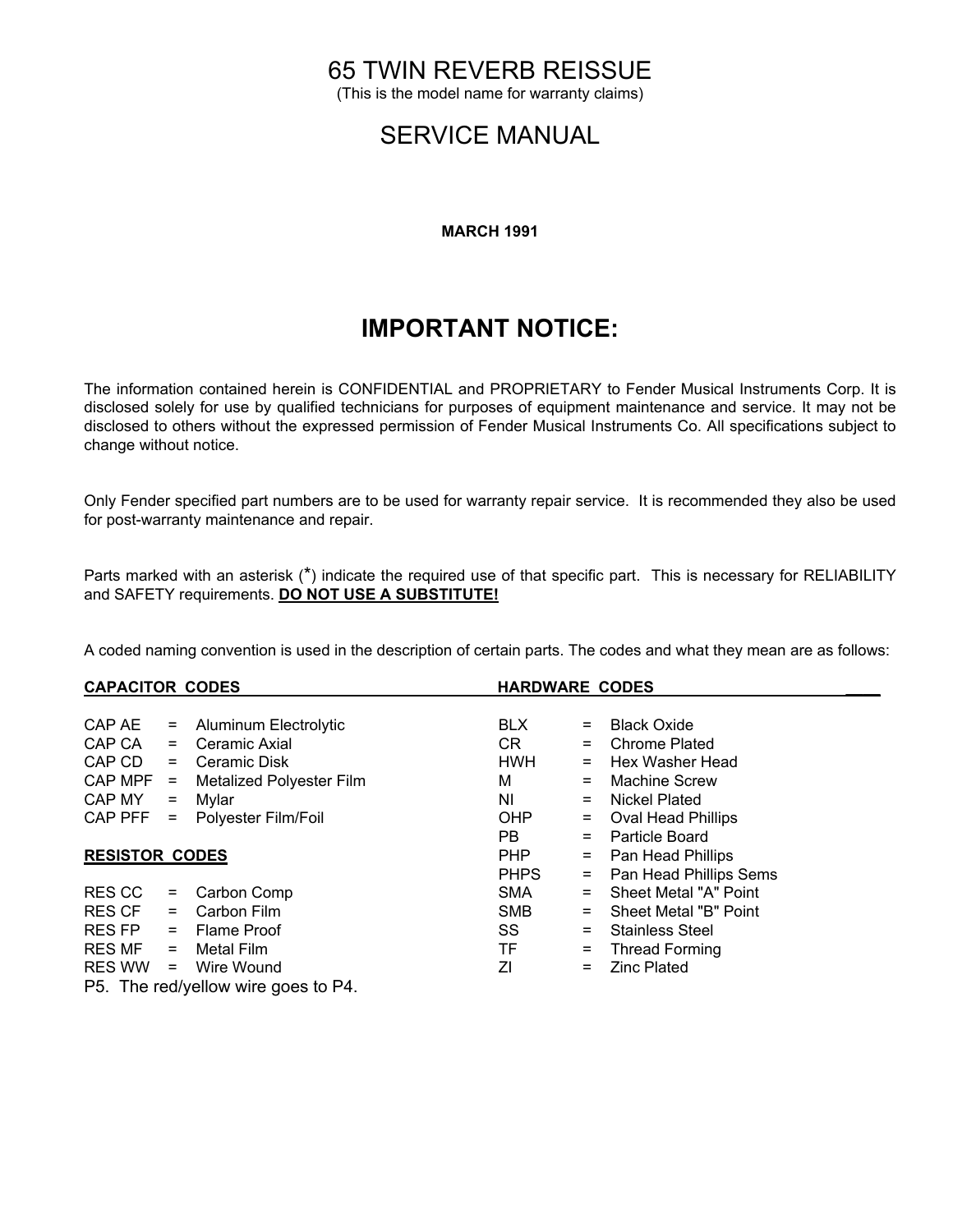# 65 TWIN REVERB REISSUE **PARTS LIST**

#### **PRINTED CIRCUIT BOARD ASSEMBLY**

| <b>QTY</b>              |        | <b>PART# DESCRIPTION</b>   | <b>REFERENCE DESIGNATION</b>    |
|-------------------------|--------|----------------------------|---------------------------------|
| $\mathbf{1}$            | 037628 | PRINTED CIRCUIT BOARD      | PC1 (BLANK)                     |
| 1                       | 037629 | PCB ASSEMBLY (120V)        | PCB1 (STUFFED)                  |
| 1                       | 037630 | PCB ASSEMBLY (220/240V)    | PCB1 (STUFFED)                  |
| $\mathbf{1}$            | 037631 | PCB ASSEMBLY (100V)        | PCB1(STUFFED)                   |
| 3                       | 037805 | CABLE RIBBON 6CKT 2-1/4"   |                                 |
| 1                       | 018764 | CAP 125VAC .01uF +0        | C29 (120V DOMESTIC)             |
| $\overline{c}$          | 013638 | CAPAE 285V 220uF 20%       | C30 C31                         |
| 3                       | 024819 | CAPAE 500V 22uF 20%        | C32 C33 C34                     |
| $\mathbf{1}$            | 020883 | CAPCD 1KV 10pF 10%         | C <sub>17</sub>                 |
| $\overline{c}$          | 020925 | CAPCD 1KV 120pF 10%        | C5 C10                          |
| $\mathbf{1}$            | 007029 | CAPCD 1KV 220pF 10%        | C38                             |
| $\overline{\mathbf{c}}$ | 020917 | CAPCD 1KV 250pF 10%        | C <sub>2</sub> C <sub>7</sub>   |
| 1                       | 020842 | CAPCD 1KV 500pF 10%        | C <sub>13</sub>                 |
| $\mathbf{1}$            | 017620 | CAPCD 1KV 1500pF 10%       | C39                             |
| $\overline{7}$          | 028465 | CAPRE 25V 22uF 20%         | C1 C6 C11 C14 C15 C27 C28       |
| 1                       | 036954 | CAPRE 63V 22uF 20%         | C <sub>36</sub>                 |
| 1                       | 031069 | CAPRE 100V 10uF 20%        | C37                             |
| 1                       | 031040 | CAPRE 100V 100uF 20%       | C35                             |
| 1                       | 024853 | CAPRF 250V .1uF 10%        | C <sub>21</sub>                 |
| $\mathbf{1}$            | 037666 | CAPRF 400V .001uF 10%      | C <sub>20</sub>                 |
| $\overline{\mathbf{c}}$ | 024823 | CAPRF 400V .01uF 10%       | C25 C26                         |
| $\overline{\mathbf{c}}$ | 024833 | CAPRF 400V .022uF 10%      | C12 C24                         |
| 3                       | 024845 | CAPRF 400V .047uF 10%      | C4 C9 C18                       |
| 3                       | 024854 | CAPRF 400V .1uF 10%        | C3 C8 C19                       |
| $\mathbf{1}$            | 037040 | CAPRF 400V .0033 10%       | C <sub>16</sub>                 |
| 1                       | 024835 | CAPRF 600V .022uF 10%      | C40                             |
| $\overline{2}$          | 024855 | CAPRF 630V .1uF 10%        | C22 C23                         |
| $\overline{\mathbf{c}}$ | 037596 | CTRL, 1M, 30A              | R <sub>10</sub> R <sub>21</sub> |
| 1                       | 037601 | CTRL, 3M, 30C              | R <sub>56</sub>                 |
| $\mathbf{1}$            | 017502 | CTRL, 10K, B               | R71                             |
| $\overline{\mathbf{c}}$ | 037598 | CTRL, 10K, 10A             | <b>R9 R20</b>                   |
| 1                       | 037602 | CTRL, 50K, 30C             | R64                             |
| 1                       | 037600 | <b>CTRL, 100K, B</b>       | R <sub>29</sub>                 |
| $\overline{\mathbf{c}}$ | 037599 | CTRL, 250K, 10A            | R8 R19                          |
| $\overline{2}$          | 037597 | CTRL, 250K, 30A            | R7 R18                          |
| 1                       | 064089 | DIODE, 1N4003 200PRV, 1AMP | CR <sub>5</sub>                 |
| $\overline{4}$          | 026730 | DIODE, 800PRV, 1AMP        | CR1 CR2 CR3 CR4                 |
| 15                      | 026000 | FASTON TAB, .187           | CP17 THRU CP31                  |
| 16                      | 025802 | FASTON TAB, .250           | CP1 THRU CP16                   |
| 6                       | 020775 | FUSE CLIP 5MM 220V/240V    | XF2 XF3 XF4                     |
| 1                       | 013109 | FUSE 250mAT 250V 5MM       | XF2(220V/240V)                  |
| 1                       | 013115 | FUSE 2AT 250V 5MM          | XF3 (220V/240V)                 |
| $\mathbf{1}$            | 013684 | FUSE 8AT 250V 5MM          | XF4 (220V/240V)                 |
| 3                       | 027413 | HEADER, 1" 6 CIRCUIT       | P1 P2 P3                        |
| 4                       | 037117 | JACK, PHONE, MONO RA       | J1 J2 J3 J4 (INPUTS)            |
| 1                       | 025933 | JACK, RCA, DUAL            | J8 (REVERB PAN CONN.)           |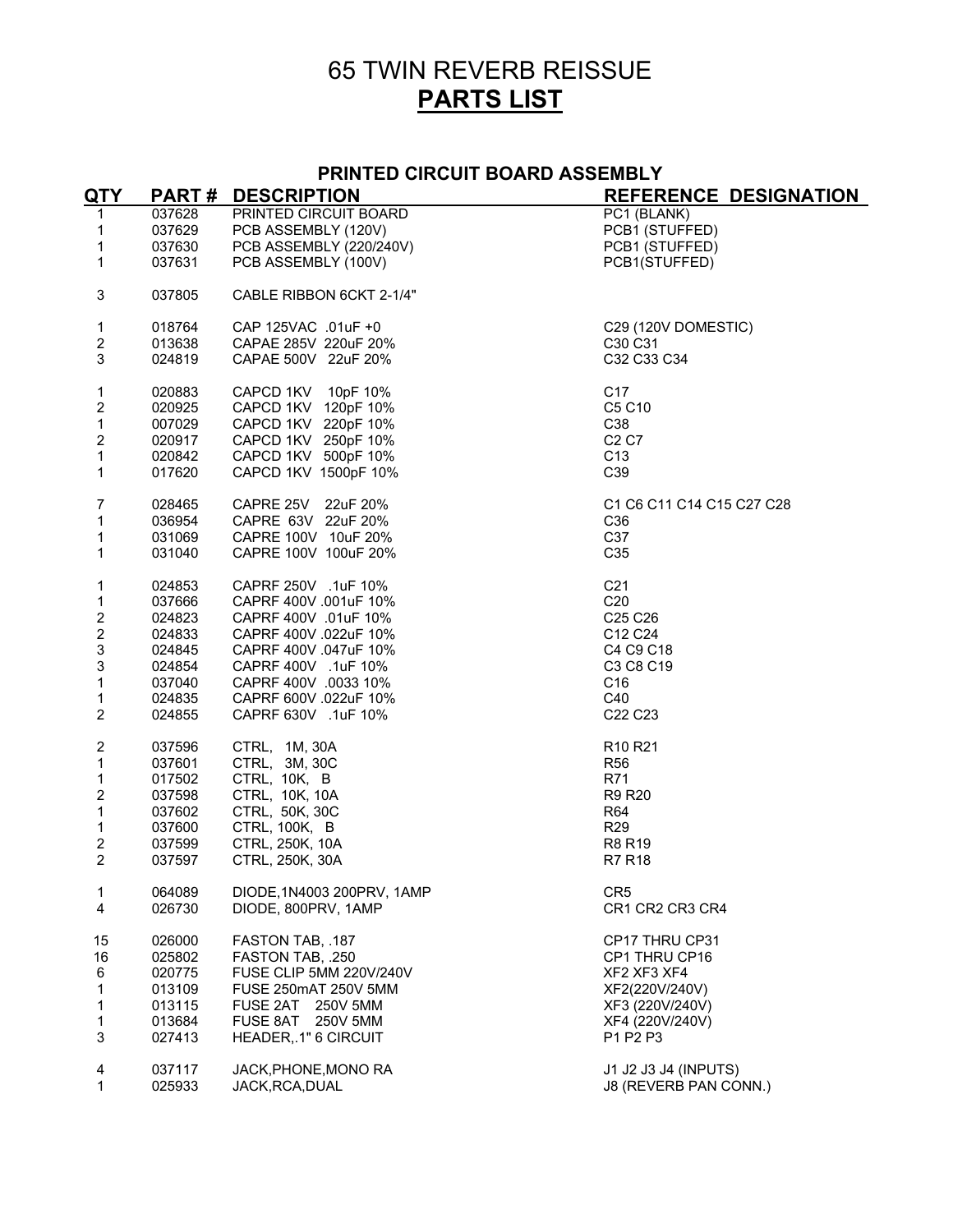### 65 TWIN REVERB REISSUE **PRINTED CIRCUIT BOARD ASSEMBLY (cont)**

| <u>QTY_</u>             |        | <b>PART# DESCRIPTION</b> | <b>REFERENCE DESIGNATION</b>                                                                    |
|-------------------------|--------|--------------------------|-------------------------------------------------------------------------------------------------|
|                         | 037836 | OPTOISOLATOR ASSY, NEON  | OP <sub>1</sub>                                                                                 |
|                         |        |                          |                                                                                                 |
| 1                       | 027350 | RESCF 1W 22K 5%          | R36                                                                                             |
| 1                       | 037619 | RESCF 1W 82K 5%          | R42                                                                                             |
| 1                       | 027353 | RESCF 1W 100K 5%         | R43                                                                                             |
| 1                       | 027347 | RESCF 1W 2.2K 5%         | <b>R25</b>                                                                                      |
| 1                       | 037665 | RESCF 1/2W 27K 5%        | <b>R72</b>                                                                                      |
| $\frac{8}{3}$           | 025116 | RESCF 1/2W 100K 5%       | R4 R11 R15 R22 R28 R33 R62 R61                                                                  |
|                         | 025117 | RESCF 1/2W 220K 5%       | R54 R65 R66                                                                                     |
| 1                       | 028861 | RESCF 1/2W 3.3K 5%       | <b>R70</b>                                                                                      |
| 7                       | 025069 | RESCF 1/4W<br>1M 5%      | R3 R14 R24 R37 R38 R57 R58                                                                      |
| 1                       | 024981 | RESCF 1/4W 10K 5%        | <b>R75</b>                                                                                      |
| 1                       | 025084 | RESCF 1/4W 10M 5%        | R63                                                                                             |
| 1                       | 024937 | RESCF 1/4W 10ohm 5%      | <b>R73</b>                                                                                      |
| 4                       | 024995 | RESCF 1/4W 68K 5%        | R1 R2 R12 R13                                                                                   |
| 1                       | 024996 | RESCF 1/4W 82K 5%        | <b>R74</b>                                                                                      |
| 1                       | 029613 | RESCF 1/4W 91K 5%        | <b>R55</b>                                                                                      |
| 6                       | 024969 | RESCF 1/4W 1.5K 5%       | R5 R16 R46 R47 R48 R49                                                                          |
| $\overline{\mathbf{c}}$ | 024997 | RESCF 1/4W 100K 5%       | R6 R17                                                                                          |
| 1                       | 024952 | RESCF 1/4W 100ohm 5%     | R40                                                                                             |
| 1                       | 025075 | RESCF 1/4W 2.2M 5%       | <b>R59</b>                                                                                      |
| 1                       | 024972 | RESCF 1/4W 2.7K 5%       | <b>R60</b>                                                                                      |
| 6                       | 025059 | RESCF 1/4W 220K 5%       | R <sub>26</sub> R <sub>31</sub> R <sub>34</sub> R <sub>35</sub> R <sub>44</sub> R <sub>45</sub> |
| 1                       | 025060 | RESCF 1/4W 270K 5%       | <b>R76</b>                                                                                      |
| 1                       | 025077 | RESCF 1/4W 3.3M 5%       | R32                                                                                             |
| 1                       | 025063 | RESCF 1/4W 390K 5%       | R30                                                                                             |
| 1                       | 024961 | RESCF 1/4W 470ohm 5%     | R41                                                                                             |
| 3                       | 024964 | RESCF 1/4W 820ohm 5%     | R23 R27 R39                                                                                     |
|                         |        |                          |                                                                                                 |
| 1                       | 037664 | RESFP 1W 1K 5%           | <b>R67</b>                                                                                      |
| 1                       | 036469 | RESFP 1W 4.7K 5%         | <b>R68</b>                                                                                      |
|                         |        |                          |                                                                                                 |
| 2                       | 037835 | SWITCH 1P1T SLIDE        | S4 S5                                                                                           |
| 1                       | 028503 | THERMISTOR, KCC.C60      | TH <sub>1</sub>                                                                                 |
| 1                       | 037923 | WIRE SET PCB             |                                                                                                 |

#### **CHASSIS ASSEMBLY**

| QTY | <b>PART#</b> | <b>DESCRIPTION</b>               | <b>REFERENCE DESIGNATION</b> |
|-----|--------------|----------------------------------|------------------------------|
|     | 037971       | <b>CHASSIS ASS'Y COMPLETE</b>    | CH1 (120V DOMESTIC)          |
|     | 037937       | <b>CHASSIS ASS'Y COMPLETE</b>    | CH1 (220V EXPORT)            |
|     | 037972       | <b>CHASSIS ASS'Y COMPLETE</b>    | CH1 (240V EXPORT)            |
|     | 037974       | CHASSIS ASS'Y COMPLETE           | CH1 (100V EXPORT)            |
|     | 037582       | CHASSIS (BLANK)                  | CB1                          |
|     | 018022       | <b>BUSHING SNAP 5/16 X 17/32</b> |                              |
|     | 026038       | <b>BUSHING STRAIN RELIEF</b>     | (100V/120V AC CORD)          |
|     | 010401       | <b>BUSHING STRAIN RELIEF</b>     | (220V/240V AC CORD)          |
|     |              |                                  |                              |
|     | 026541       | CABLE ASS'Y POWER                | (100V/120V)                  |
|     | 033331       | <b>CABLE ASS'Y POWER</b>         | (220V/240V)                  |
|     |              |                                  |                              |
|     | 036486       | <b>CHOKE FILTER</b>              | L1                           |
|     |              |                                  |                              |
|     | 022491       | <b>CLAMP CABLE SCRW MNT</b>      |                              |
|     | 028421       | CONTROL 1000hm SCREW ADJ.        | R69 (HUM BALANCE)            |
|     | 017502       | CONTROL 10K 20% SCREW ADJ.       | R71 (BIAS ADJUST)            |
|     |              |                                  |                              |
|     | 037854       | <b>COVER CAPACITOR</b>           |                              |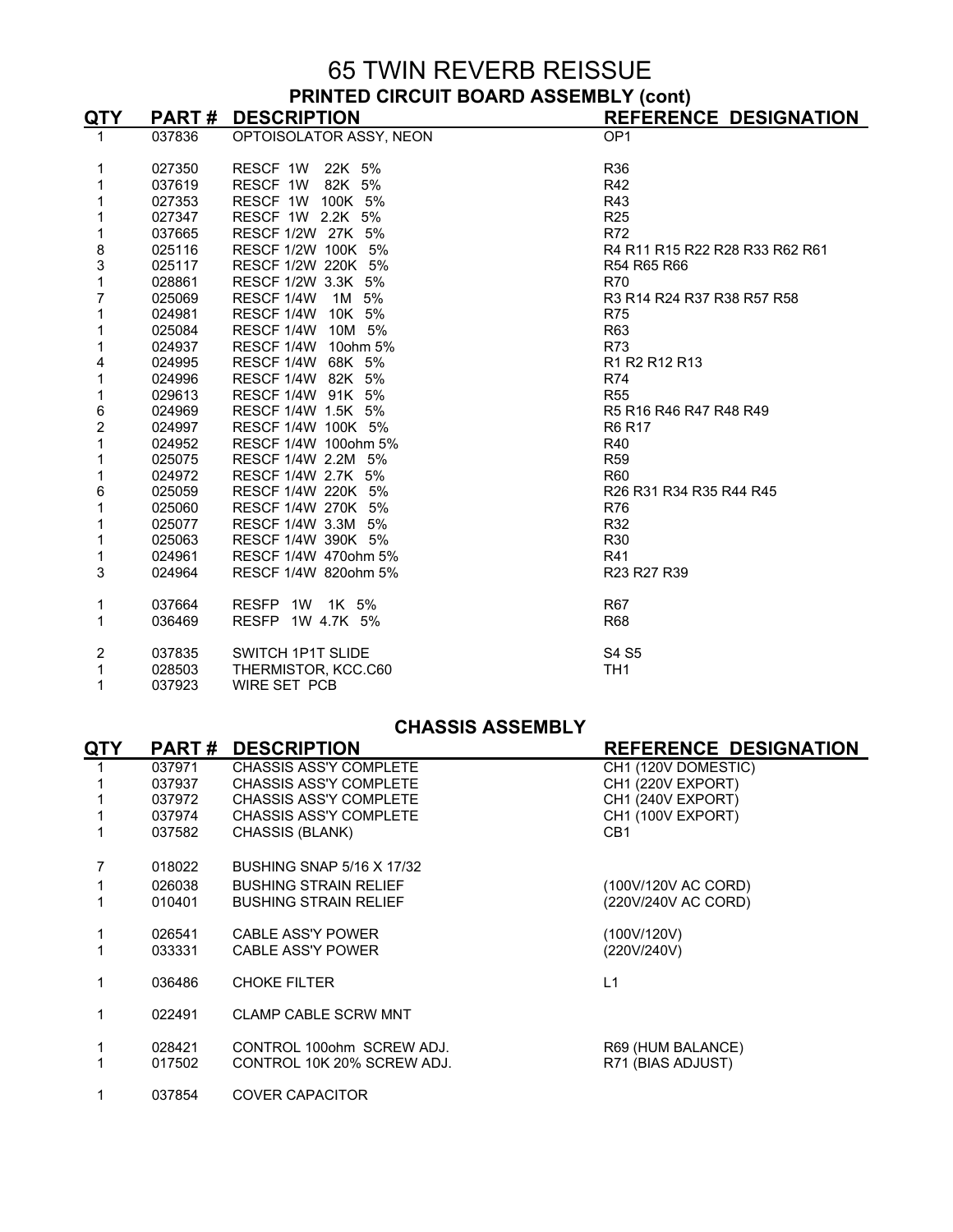65 TWIN REVERB REISSUE **CHASSIS ASSEMBLY (CONT)**

| QTY                     | <b>PART#</b> | <b>DESCRIPTION</b>             | REFERENCE DESIGNATION              |
|-------------------------|--------------|--------------------------------|------------------------------------|
| 1                       | 013115       | <b>FUSE 2A 250V SB</b>         | F1 (220V/240V)                     |
| 1                       | 013737       | <b>FUSE 4A 250V SB</b>         | F1 (100V/120V)                     |
| 1                       | 036702       | FUSEHOLDER 3AG FINGER GRIP     | XF1 (100V/120V)                    |
| 1                       | 036703       | FUSEHOLDER 5MM FINGER GRIP     | XF1 (220V/240V)                    |
|                         |              |                                |                                    |
| 1                       | 021550       | JACK PHONE CLOSED CIRCUIT      | J5 (SPEAKER OUT)                   |
| 1                       | 021956       | <b>JACK PHONE OPEN CIRCUIT</b> | J6 (EXT.SPEAKER OUT)               |
| $\mathbf{1}$            | 013043       | JACK, PHONE, STEREO            | J7 (FOOTSWITCH)                    |
|                         |              |                                |                                    |
| 11                      | 024604       | KNOB BLACK W/WHITE STAMP       |                                    |
| 1                       | 027887       | LUG SOLDER 3/8                 | (HUM BAL.WIPER GND)                |
| 5                       | 016352       | NUT HEX 3/8-32X3/32 TK NI      | (HUM BIAS OUTPUT FTS)              |
| 8                       | 022004       | NUT KEPS #8-32                 | (XFMR MOUNTING)                    |
|                         |              |                                |                                    |
| 1                       | 037821       | <b>PANEL FRONT</b>             |                                    |
| 1                       | 037825       | PANEL REAR 100V                | (EXPORT)                           |
| 1                       | 037822       | PANEL REAR 120V                | (DOMESTIC)                         |
| 1                       | 037824       | PANEL REAR 220V                | (EXPORT)                           |
| 1                       | 037823       | PANEL REAR 240V                | (EXPORT)                           |
|                         |              |                                |                                    |
| 1                       | 032219       | PILOT LIGHT COLLAR             |                                    |
| 1                       | 021642       | PILOT LIGHT #47                |                                    |
| 1                       | 021741       | PILOT LIGHT HOLDER             |                                    |
| 1                       | 031625       | PILOT LIGHT NUT                |                                    |
| 1                       | 036595       | PILOT LIGHT LENS JEWEL RED     |                                    |
|                         |              |                                |                                    |
| 4                       | 024969       | RES CF 1/4W 1.5K 5%            | (TUBE SOCKET)                      |
| 4                       | 021402       | RESCC 1W 470ohm 10%            | R50 R51 R52 R53 (TUBE SOCKET)      |
| $\overline{\mathbf{4}}$ | 027979       | SCREW MA 4-40X1/4 PHP NI       | (SLIDE SWITCHES)                   |
| 14                      | 028937       | SCREW TF 6-32X5/8 PHP ZI       | (MAIN PCB)(CAP PCB)                |
| 1                       | 9904101560   | SCREW 6X3/8 HI-LO PHP BLX      | (RCA JACK)                         |
| 4                       | 016473       | SCREW MA 8-32 X 1/2 PHP ZI     | (OUTPUT XFMR)                      |
| $\mathbf{1}$            | 032806       | SCREW MA TF 6-32X1/4 BLX       | (REAR PANEL)                       |
|                         |              |                                |                                    |
| 30                      | 029913       | SCREW TF 6-32X3/16 PHP ZI      | (TUBE SOCKETS, CHOKE, REVERB XFMR) |
| 4                       | 023580       | SOCKET TUBE 8 PIN              |                                    |
| 6                       | 023606       | SOCKET TUBE 9 PIN              |                                    |
|                         |              |                                |                                    |
| 10                      | 025936       | STAND-OFF PCB PUSH ON          |                                    |
| 5                       | 037783       | STAND-OFF PCB PUSH ON 1/4L     |                                    |
|                         |              |                                |                                    |
| 1                       | 036570       | SWITCH TOGGLE DPST             | S1 (POWER OFF/ON)                  |
| 1                       | 036571       | SWITCH TOGGLE SPDT             | S2 (120V GND SWITCH)               |
| 1                       | 037039       | SWITCH TOGGLE SPST             | S3 (STANDBY)                       |
| 1                       | 037612       | <b>TRANSFORMER OUTPUT</b>      | T <sub>2</sub>                     |
| 1                       | 037611       | TRANSFORMER POWER (EXPORT)     | T1 (100V 220/240V)                 |
| 1                       | 037610       | TRANSFORMER POWER 120V         | T1 (DOMESTIC)                      |
| 1                       | 037099       | <b>TRANSFORMER REVERB</b>      | T <sub>3</sub>                     |
|                         |              |                                |                                    |
| 4                       | 031091       | <b>TUBE CLAMP</b>              | (POWER TUBES)                      |
| 6                       | 023598       | <b>TUBE SHIELD</b>             | (PREAMP TUBES)                     |
| $\overline{2}$          | 023531       | TUBE VACUUM 12AT7              | V3 V6                              |
| 4                       | 023556       | TUBE VACUUM 6L6GC              | V7 V8 V9 V10                       |
| 4                       | 013341       | TUBE VACUUM 7025/12AX7         | V1 V2 V4 V5                        |
|                         |              |                                |                                    |
|                         | 012398       | TUBING SHRINK 3/16 WHITE       |                                    |
| 3                       | 022293       | WASHER FLAT .473 X .750        | (SWITCHES:POWER, STAND-BY, GROUND) |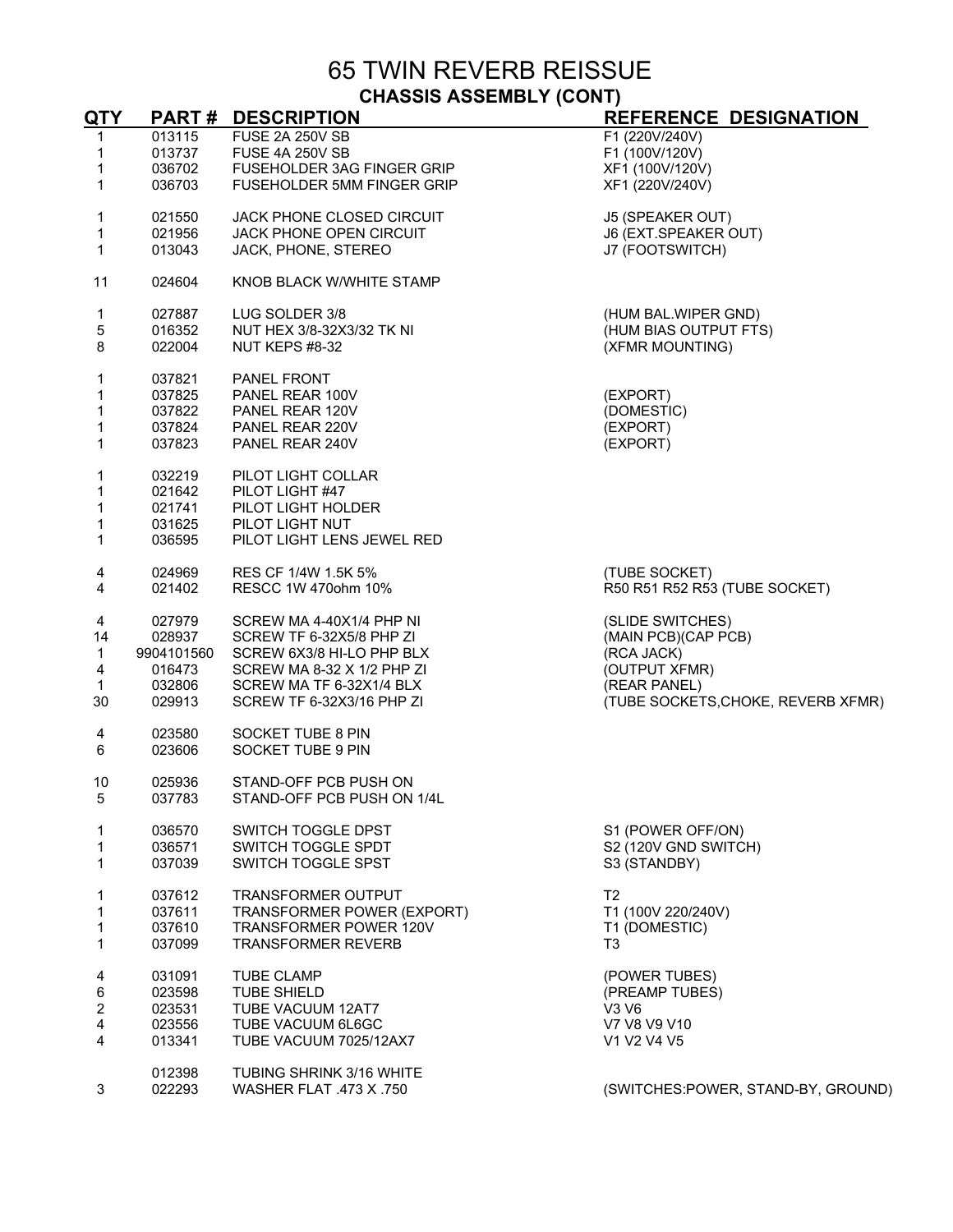## 65 TWIN REVERB REISSUE **CHASSIS ASSEMBLY (CONT)**

| QTY |                  | <b>PART# DESCRIPTION</b>                             | <b>REFERENCE DESIGNATION</b>         |
|-----|------------------|------------------------------------------------------|--------------------------------------|
| -3  | 031153           | WASHER FLAT 3/8X.614 NI                              | (JACKS SPEAKER, FTSW)                |
| 4   | 9904300100       | WASHER LCK INTL 3/8X.618                             | (JACKS SPEAKER, FTSW, HUM BALANCE)   |
|     | 037975<br>038520 | <b>WIRE SET</b><br>WIRE SET                          | (120V CHASSIS)<br>(220/240V CHASSIS) |
| nτv |                  | <b>CABINET ASSEMBLY</b><br><b>DART # DESCRIPTION</b> | REFERENCE DESIGNATION                |

| QTY  | <b>PART#</b> | <b>DESCRIPTION</b>                | <b>REFERENCE DESIGNATION</b> |
|------|--------------|-----------------------------------|------------------------------|
|      | 037555       | CABINET ASSY COMPLETE             |                              |
|      | 037558       | BACKBOARD ASSY LOWER              |                              |
|      | 037557       | BACKBOARD ASSY UPPER              |                              |
| 4    | 024695       | <b>CORNER CABINET NICKEL</b>      |                              |
| 4    | 024653       | <b>GLIDE CABINET NI PLATED</b>    |                              |
| 4    | 022483       | <b>GLIDE-INSERT CUSHION</b>       |                              |
|      | 037556       | <b>GRILLE BAFFLE ASSY</b>         |                              |
| .6SY | 037788       | <b>GRILLE CLOTH BLACK/SILVER</b>  |                              |
|      | 025395       | HANDI F CAP                       |                              |
|      | 032524       | <b>HANDLE INSERT SPRING STEEL</b> |                              |
|      | 037790       | HANDLE STRAP BLACK RIBBED         |                              |
|      | 021972       | NUT-T 10-32X3/4                   | (HANDLE MOUNTING)            |
|      | 022244       | SCREW MA 10-32X1-1/8 OHP NI       | (HANDLE MOUNTING)            |
| 8    | 037543       | SCREW SMAB 8X3/4" OHP NI          | (CORNER MOUNTING)            |
| 4    | 026625       | SCREW WOOD 8X1" FLAT HEAD         | (GLIDE MOUNTING)             |
| 16   | 075598       | SCREW. CAPTIVE MTG 8-32X1         | (SPEAKER MOUNTING)           |
|      | 037350       | TAPE ALUMINUM 8"WIDE              | (HEAT SHIELD)                |

#### **FOOTSWITCH ASSEMBLY**

| <b>QTY</b>    | <b>PART#</b> | <b>DESCRIPTION</b>              | <b>REFERENCE DESIGNATION</b> |
|---------------|--------------|---------------------------------|------------------------------|
|               | 037211       | <b>FOOTSWITCH ASSY COMPLETE</b> |                              |
|               | 021691       | BUSHING SR .500X.100X7/16       | (STRAIN RELIEF)              |
|               | 022665       | COVER CUP DUAL FTSW ASSY        | (BLACK, SNAP-ON)             |
|               | 024638       | <b>CUP FOOTSWITCH DUAL</b>      | (HOUSING 2 BUTTON)           |
|               | 016063       | <b>DECAL FOOTSWITCH</b>         | (VIBRO/REVERB)               |
|               | 013172       | PLUG 3 CONDUCTOR RT ANGLE       |                              |
| 2             | 024042       | SWITCH, STOMP SPST              | S6 S7 (FOOTSWITCHES)         |
| $\mathcal{P}$ | 022293       | WASHER FLAT .473X.750 NI        |                              |
| 12FT          | 023861       | WIRE BLACK 2 CONDUCTOR          | (SHIELD OVER 1 COND)         |
| .3FT          | 023945       | WIRE BRAIDED SHIELD             | (INTERNAL GND JUMPER)        |
|               |              |                                 |                              |

#### **MISCELLANEOUS**

|     | <b>MISCELLANEOUS</b> |                                 |                              |  |
|-----|----------------------|---------------------------------|------------------------------|--|
| QTY |                      | <b>PART# DESCRIPTION</b>        | <b>REFERENCE DESIGNATION</b> |  |
| 2   | 022491               | CLAMP CABLE NYL SCRW MNT 5/16   | (AC, REVERB CABLE)           |  |
|     | 9906900590           | <b>CLAMP CABLE NYL ADHESIVE</b> | (ON REVERB PAN)              |  |
|     | 028044               | CABLE ASSY SPKR RT ANG 33"      | (CHASSIS TO SPEAKER)         |  |
|     | 024828               | LEG AMP TILT 16"                |                              |  |
| 2   | 021998               | NUT LOCK 10-32 W/NYLON INSERT   | (TILT BACK LEGS)             |  |
| 16  | 022004               | NUT KEPS 8-32 ZINC              | (SPEAKER MOUNTING)           |  |
|     | 023192               | NAMEPLATE "FENDER" 65 TWIN      |                              |  |
|     | 025722               | REVERB CABLE ASSY, SHIELDED     |                              |  |
|     | 028453               | REVERB. CARDBOARD PAD           |                              |  |
|     | 031849               | REVERB, BAG                     |                              |  |
|     | 064063               | REVERB UNIT 4 SPRING 4AB3C1B    | (PAN)                        |  |
| 5   | 011678               | SCREW SMA 8X1-1/2 OHP NI        | (GRILLE MOUNTING)            |  |
| 4   | 022236               | SCREW MA 8-32X3-1/4 OHP NI      | (CHASSIS MOUNTING)           |  |
| 2   | 022277               | SCREW MA 10-32X1-1/2 OHP NI     | (TILT BACK LEGS)             |  |
| 8   | 037952               | SCREW SMA #6X1 OHP NI           | (BACK BOARD MOUNT)           |  |
|     |                      |                                 |                              |  |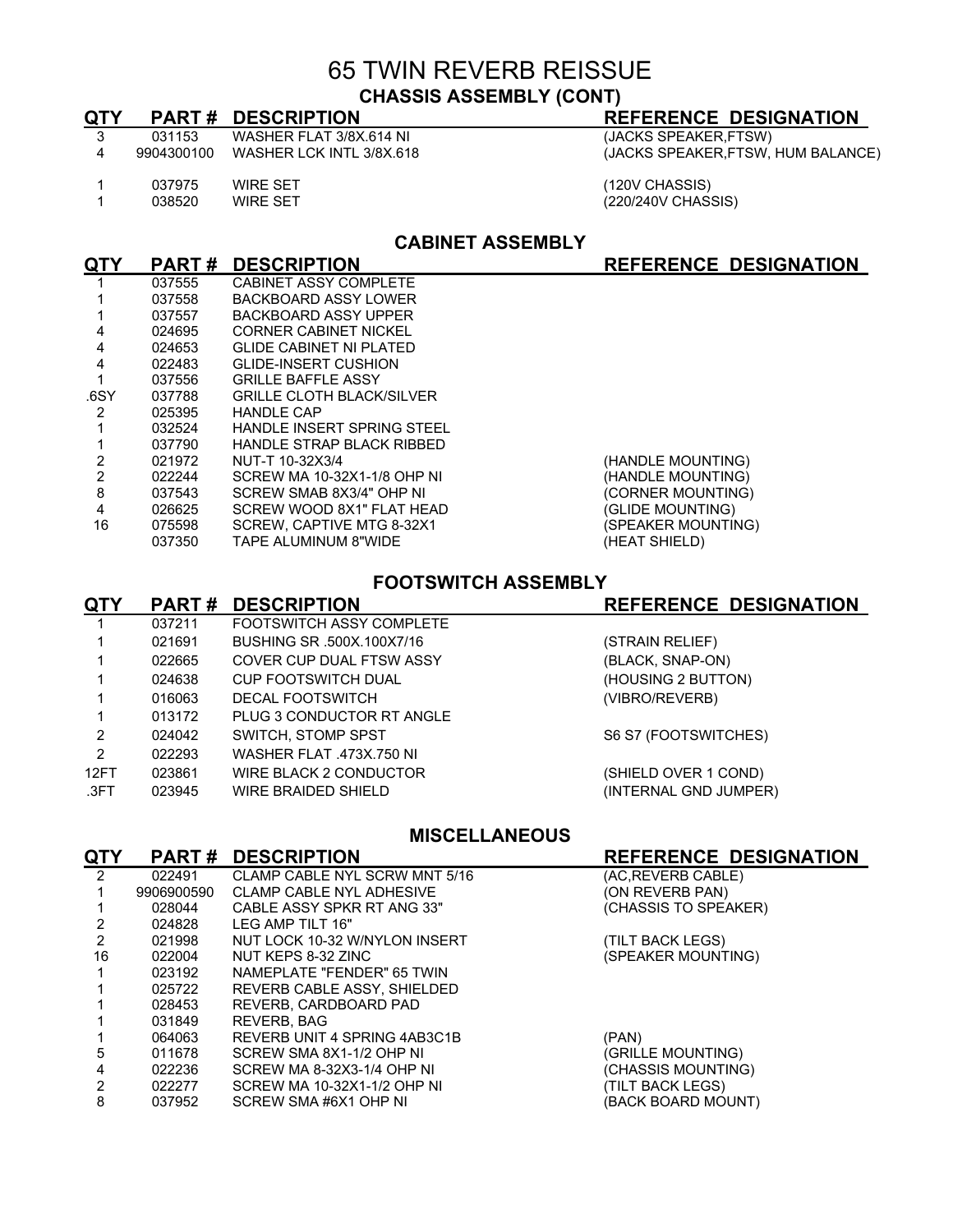65 TWIN REVERB REISSUE **MISCELLANEOUS (cont)**

| QTY |        | <b>PART # DESCRIPTION</b>  | <b>REFERENCE DESIGNATION</b>  |
|-----|--------|----------------------------|-------------------------------|
|     | 029828 | SCREW PB #8X3/4 PHP ZI     | (REVERB MOUNTING) (CHASSIS    |
|     |        |                            | MOUNTING) (CABLE CLAMP MOUNT) |
|     | 031344 | SCREW SMA #10X3/4 OHP NI   | (LEG STOP)                    |
|     | 024752 | STRAP CHASSIS 4-1/2" NI    | (CHASSIS MOUNTING)            |
|     | 037617 | SPEAKER 12"                | (JENSEN REPLICA)              |
|     | 022285 | WASHER SP LOCK 1/4X.493 ZI | (TILT BACK LEGS)              |
| 6   | 022319 | WASHER FLAT 1/4X9/16 NI    | (TILT BACK LEGS)              |
|     | 024646 | WASHER LEG STOP TN         | (TILT BACK LEGS)              |
| 5   | 029527 | WASHER FINISH #8X5/8 BLX   | (GRILLE MOUNTING)             |
|     | 022327 | WASHER FLAT #8X7/16 NI     | (REVERB MOUNTING)             |
|     | 026459 | WASHER FLAT #6X3/8 ZI      | (CABLE CLAMP MOUNT)           |
| 8   | 037215 | WASHER C'SINK #6 NI        | (BACK BOARD MOUNT)            |
|     | 037213 | WIRESET FINAL 18G TWPR B/W | (SPEAKER TO SPEAKER)          |
|     |        |                            |                               |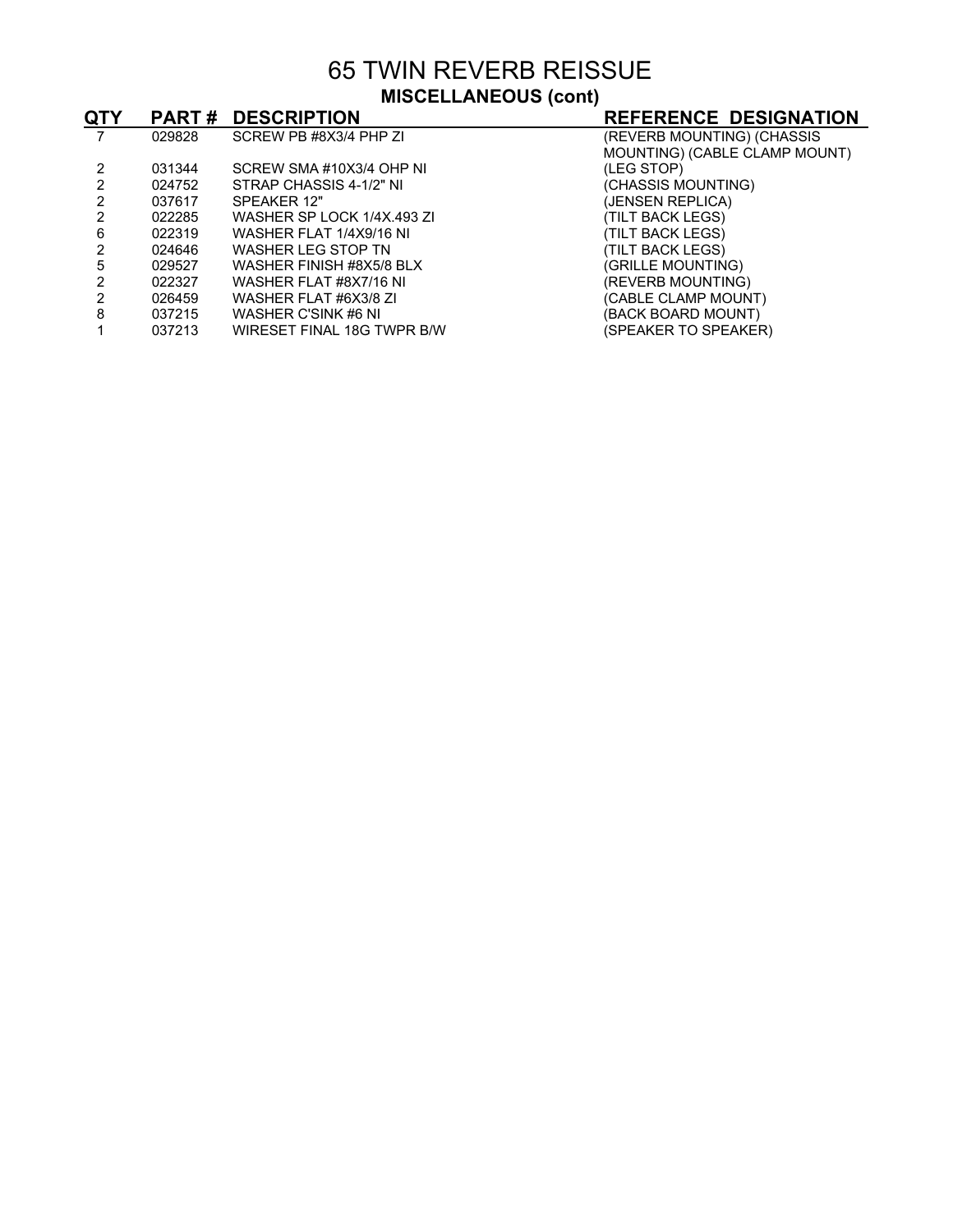